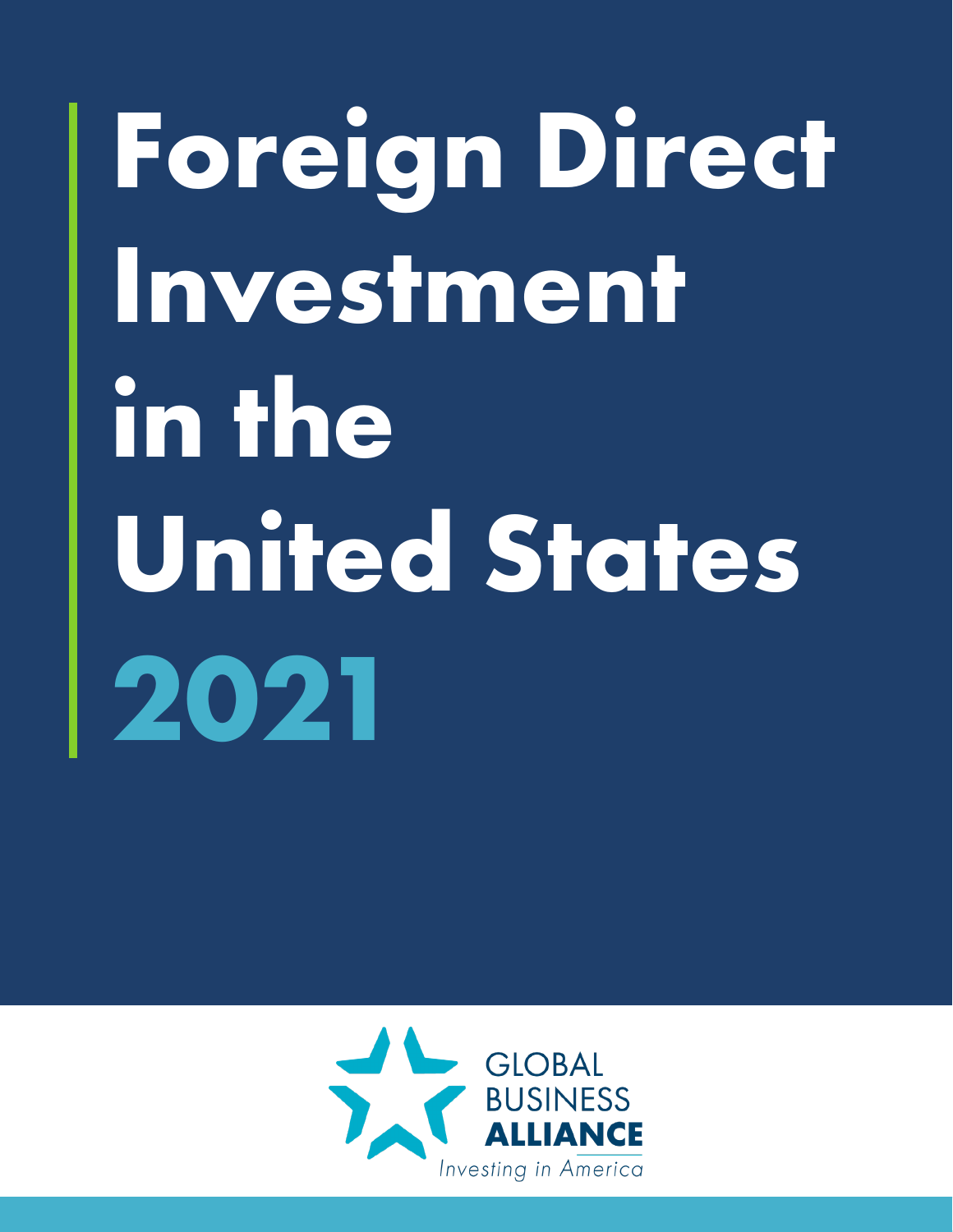

#### **Overview**

Foreign direct investment in the United States, known as FDIUS, reached \$4.6 trillion cumulatively at the end of 2020 on a historical-cost basis. Every year, international firms make new investments, which benefit the American economy in numerous ways. International companies in the United States build new factories, fund U.S.-based research and development (R&D), and grow their well-established U.S. operations. They employ 7.9 million Americans in well-paying jobs.

Following all-time highs in inward investment of \$484 billion in 2015 and \$480 billion in 2016, international firms' investment in the United States shrank to \$325 billion in 2017 before leveling out in 2018 and 2019. But last year's foreign direct investment (FDI) inflows of \$164 billion were the weakest of the past decade.

Historically, the United Kingdom had been the largest cumulative overseas investor in the United States. But because of divestments in 2019, Britain dropped in ranking to fourth place, behind Japan, Canada, and Germany, respectively.

Globally, inward FDI fell 35 percent to \$1 trillion in 2020, according to the United Nations Conference on Trade and Development (UNCTAD) *World Investment Report 2021 (WIR21)*. UNCTAD reported that lockdowns across the world due to COVID-19 delayed investment projects. The organization projects that global FDI will bottom out this year and then recover with an overall increase of 10-15 percent, and an additional increase of 15-20 percent expected in 2022, according to the *WIR21*.

Despite weak FDIUS flows last year, the United States once again was the world's top destination for FDI in 2020; and cumulatively, the United States remains the world's prime location for international investment. However, with heightened competition from other countries, the United States' share of global investment shrank from 38 percent in 2000 to 26 percent in 2020. Most nations are eager to attract foreign investment, but many engage in protectionist activities, such as raising regulatory barriers for foreign investment and tightly monitoring cross-border mergers and acquisitions.

Whether the United States will remain the world's most attractive investment location hinges on future macroeconomic developments and changing financial conditions. However, for the ninth consecutive year, A.T. Kearney's 2021 *FDI Confidence Index* identified the United States as the world's top market for foreign investment. It cited a business-friendly environment, market size, and technological infrastructure as three key factors.

#### **Foreign Direct Investment Inflows in the United States 2019-2020**



Data for inward direct investment (foreign direct investment in the United States) are shown on a directional basis. Source: Bureau of Economic Analysis

#### **About the Data**

This report provides the most recent data on foreign direct investment in the United States at the time of publication in August 2021. FDIUS (inward investment) is defined as the ownership or control, directly or indirectly, by one foreign entity of a 10 percent or more ownership share of an incorporated or unincorporated U.S. business enterprise. The foreign direct investment figures are shown on a historical-cost basis.

#### **Global Business Alliance**

99 M Street, SE, Washington, DC 20003 • www.globalbusiness.org • 202.659.1903

Prepared by Content First, LLC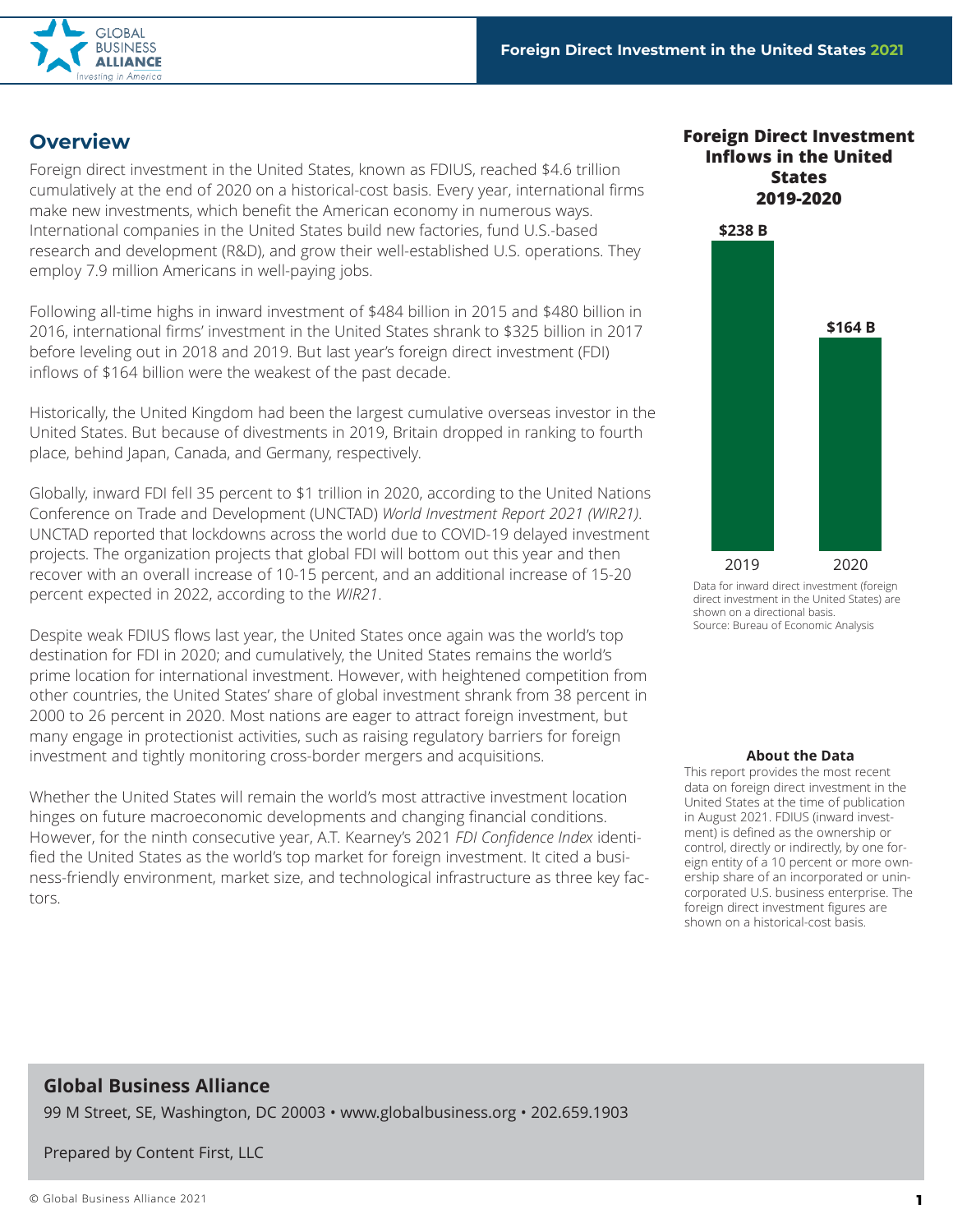

#### **Cumulative FDIUS Reaches \$4.6 Trillion**

Annual foreign direct investment inflows over the last few years have raised total foreign direct investment in the United States to \$4.6 trillion through 2020 measured on a historical-cost basis. This is an increase of nearly 40 percent since 2015. The United States was the world's largest investment destination at the end of 2020. International companies are drawn to the United States because it offers many advantages. First, and perhaps most important, the United States has one of the most open markets and investment climates in the world. Other benefits include:

- an unrivaled consumer market;
- a world-class system of higher education;
- a skilled and productive workforce;
- an entrepreneurial culture of innovation and risk-taking;
- a transparent regulatory environment; and
- the world's largest capital market.

#### **Cumulative FDIUS 2015-2020**



Data are shown on a historical-cost basis, or cost at time of investment. Source: Bureau of Economic Analysis

#### **United States Faces Intense Competition for Foreign Investment**

The United States faces stiff global competition for investment dollars. In 2020, it accounted for 26 percent of the world's inward stock of foreign direct investment, down significantly from 38 percent in 2000. In 2010, the United States' share of global FDI had fallen to just 17 percent, but international investment has since rebounded somewhat. In recent years, many international investors have favored the United States as an investment location. The European Union's share of worldwide FDI was at 28 percent in 2020, up two percent from 2000.

Although international companies are investing more in developing economies, with their share increasing by eight percentage points since 2000, the stock of inward investment in these markets remains lower than in the combined developed economies. By the end of 2020, developing economies recorded large gains and now claim nearly 30 percent of worldwide investment stock. Large developing economies, including China, Singapore, and India, are among the beneficiaries. Developing economies in Middle Eastern and African nations, such as Algeria, Turkey, Egypt, and Ethiopia, also are attracting more foreign investment.

#### **Worldwide Inward Stock of Foreign Direct Investment, 2000 and 2020**



Source: UNCTAD's *WIR21*

\*For fair comparisons, the United Kingdom was excluded from the European Union in both 2000 and 2020.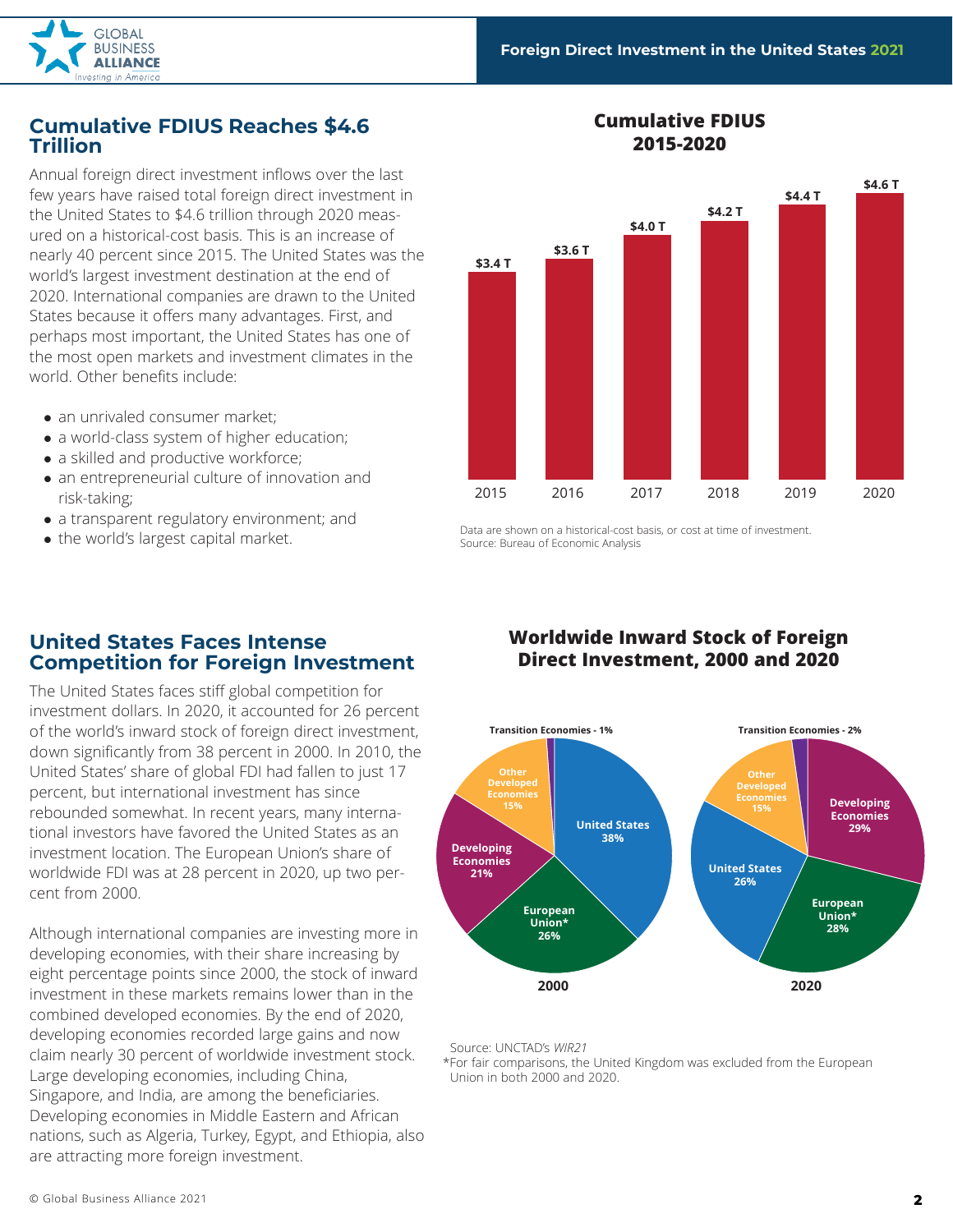**FDIUS Flows 2010-2020**



#### **2020 Foreign Direct Investment Inflows Are Lowest of the Decade**

International companies invested \$164 billion in the United States last year, the lowest level over the past decade, in large part due to the global business slowdown because of the COVID-19 pandemic.

These companies invested more than \$480 billion in the United States in both 2015 and 2016, more than twice the amount invested in 2014. Foreign direct investment in the United States consists of reinvestment of earnings, equity other than reinvestment of earnings, and debt instruments.

The past decade started with the second lowest level of inward investment, coinciding with the global economic recession in 2009. International companies increased overall investment in the American economy in 2010 and again in 2011, before leveling off for the following three years.

## 2010 2020 2011 2012 2013 2014 2015 2016 2017 2018 2019 **\$211 B \$217 B \$216 B \$212 B \$238 B \$211 B \$242 B \$480 B \$484 B \$325 B \$164 B**

Data for inward direct investment (foreign direct investment in the United States) are shown on a directional basis. Source: Bureau of Economic Analysis

#### **Four Countries Account for Half of Cumulative FDIUS**

Just a handful of countries provided the majority of the \$4.6 trillion in cumulative direct investment in the United States by the end of 2020. Japan was the single largest overseas investor, constituting nearly 15 percent of total cumulative foreign direct investment holdings. Canada and Germany each held 12 percent last year. For years, the United Kingdom was the largest investor in the United States, but the UK has recently dropped to fourth position after large divestments.

The eight countries shown in the pie chart accounted for nearly three-fourths of total FDI stock in the United States in 2020. More than 100 other countries represented the remainder.

This publication shows country data by ultimate beneficial ownership, which reflects the actual ownership of a foreign firm in the United States.

#### **Cumulative FDIUS by Country Through 2020**

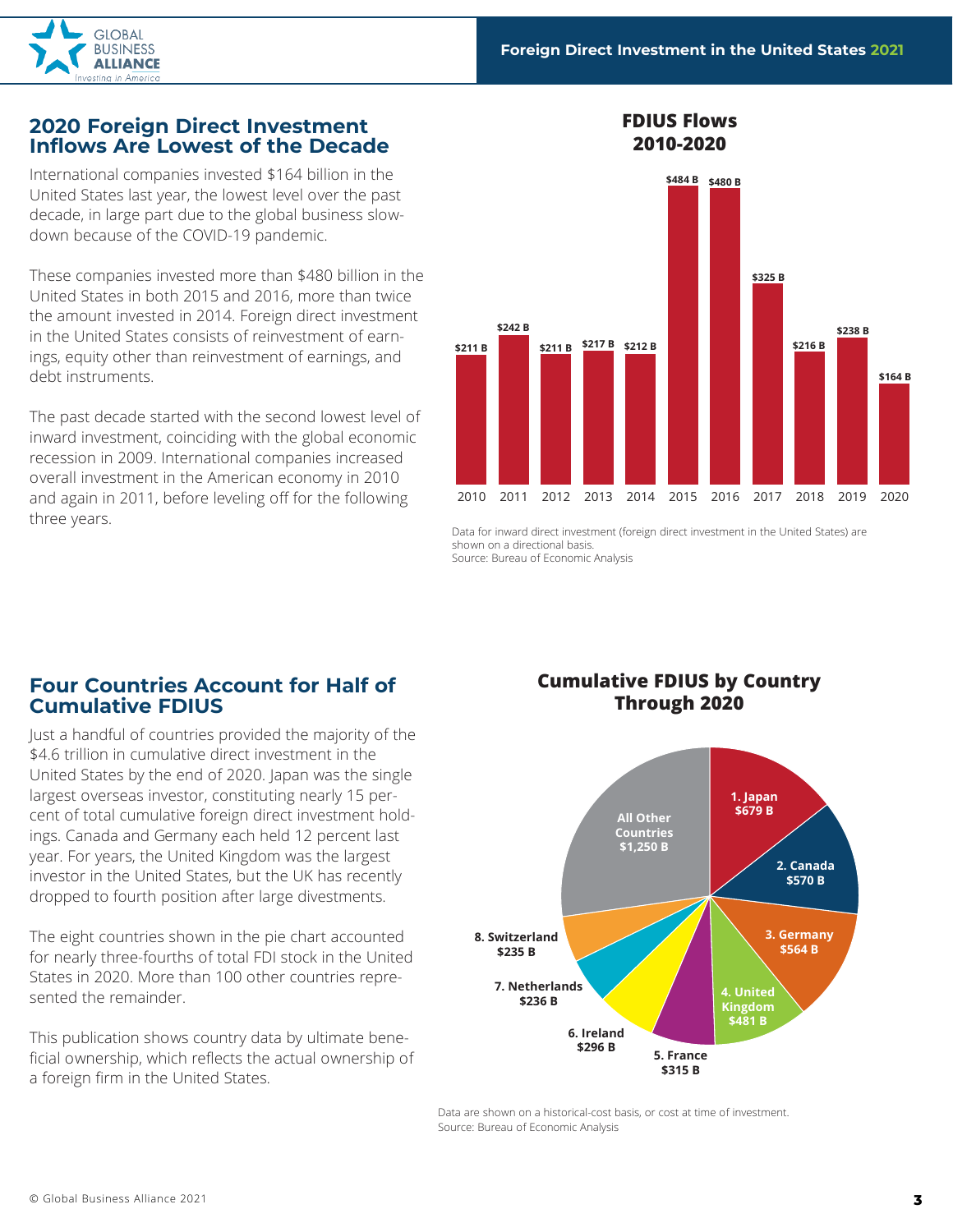### **2015-2020 Luxembourg's Investment in the United States Increases the Fastest Over Five Years**

Of the top 20 countries by cumulative direct investment in the United States at year-end 2020, Luxembourg's stock grew the fastest, more than tripling from \$13 billion in 2015 to \$40 billion in 2020. During the same time period, Bermuda increased its total investment in the United States by more than 130 percent, rising from the 19th-ranked country in 2015 to 11th last year.

The United Arab Emirates also increased its cumulative investment in the United States substantially, moving up from the 21st largest investor in 2015 to the 17th last year.

Between 2015 and 2020, Singapore, Japan, China, and South Korea were the next fastest growing countries by total foreign investment stock in the United States. These four Asian nations increased their investment stake in the United States by at least 65 percent over the past five years.

## **Cumulative FDIUS from Leading Countries**

| 2020<br><u>Rank</u> | Country                     | 2015    | 2020    | Percent<br>Change |
|---------------------|-----------------------------|---------|---------|-------------------|
| 1.                  | Japan                       | \$404 B | \$679 B | 68%               |
| 2.                  | Canada                      | \$395 B | \$570 B | 44%               |
| 3.                  | Germany                     | \$357 B | \$564 B | 58%               |
| 4.                  | United Kingdom              | \$559 B | \$481 B | $-14%$            |
| 5.                  | France                      | \$256 B | \$315 B | 23%               |
| 6.                  | Ireland                     | \$260 B | \$296 B | 14%               |
| 7 <sub>1</sub>      | <b>Netherlands</b>          | \$166 B | \$236 B | 43%               |
| 8.                  | Switzerland                 | \$143 B | \$235 B | 64%               |
| 9.                  | Australia                   | \$69 B  | \$102 B | 48%               |
| 10.                 | Spain                       | \$66 B  | \$89 B  | 34%               |
| 11.                 | Bermuda                     | \$31 B  | \$71 B  | 133%              |
| 12.                 | Belgium                     | \$47 B  | \$66 B  | 41%               |
| 13.                 | Singapore                   | \$39 B  | \$65 B  | 69%               |
| 14.                 | South Korea                 | \$38 B  | \$62 B  | 65%               |
| 15.                 | Sweden                      | \$48 B  | \$60 B  | 24%               |
| 16.                 | China                       | \$33 B  | \$55 B  | 66%               |
| 17.                 | <b>United Arab Emirates</b> | \$25 B  | \$45 B  | 79%               |
| 18.                 | <b>Brazil</b>               | \$44 B  | \$45 B  | 2%                |
| 19.                 | <b>Mexico</b>               | \$34 B  | \$42 B  | 23%               |
| 20.                 | Luxembourg                  | \$13 B  | \$40 B  | 211%              |

Data are shown on a historical-cost basis, or cost at time of investment. Source: Bureau of Economic Analysis

#### **European Investors' Share in FDIUS Approaches 60 Percent**

Cumulatively, Europe was the largest regional investor in the United States. It made up 55 percent of all foreign investment through 2020. These figures include the 27 European Union (EU) countries and other European nations with investment stakes in the United States, such as the United Kingdom, Switzerland, and Norway.

The Asia and Pacific region was second, accounting for 22 percent of FDI stock in the United States through 2020, while Canada held 12 percent, ahead of several regions.

In 2020, the Caribbean and Atlantic Islands held three percent of FDI stock in the United States while South and Central America and the Middle East each held two percent. The largest investor from these regions through 2020 was Bermuda at \$71 billion, while FDI stock from Brazil reached \$45 billion. Investment from Africa remained tiny at \$5 billion at the end of 2020 and 80 percent of its investment in the United States came from just one country: South Africa.

#### **Cumulative FDIUS by Region 2020**



Note: Canada is treated as a region in this graph and analysis. Data are shown on a historical-cost basis, or cost at time of investment. Source: Bureau of Economic Analysis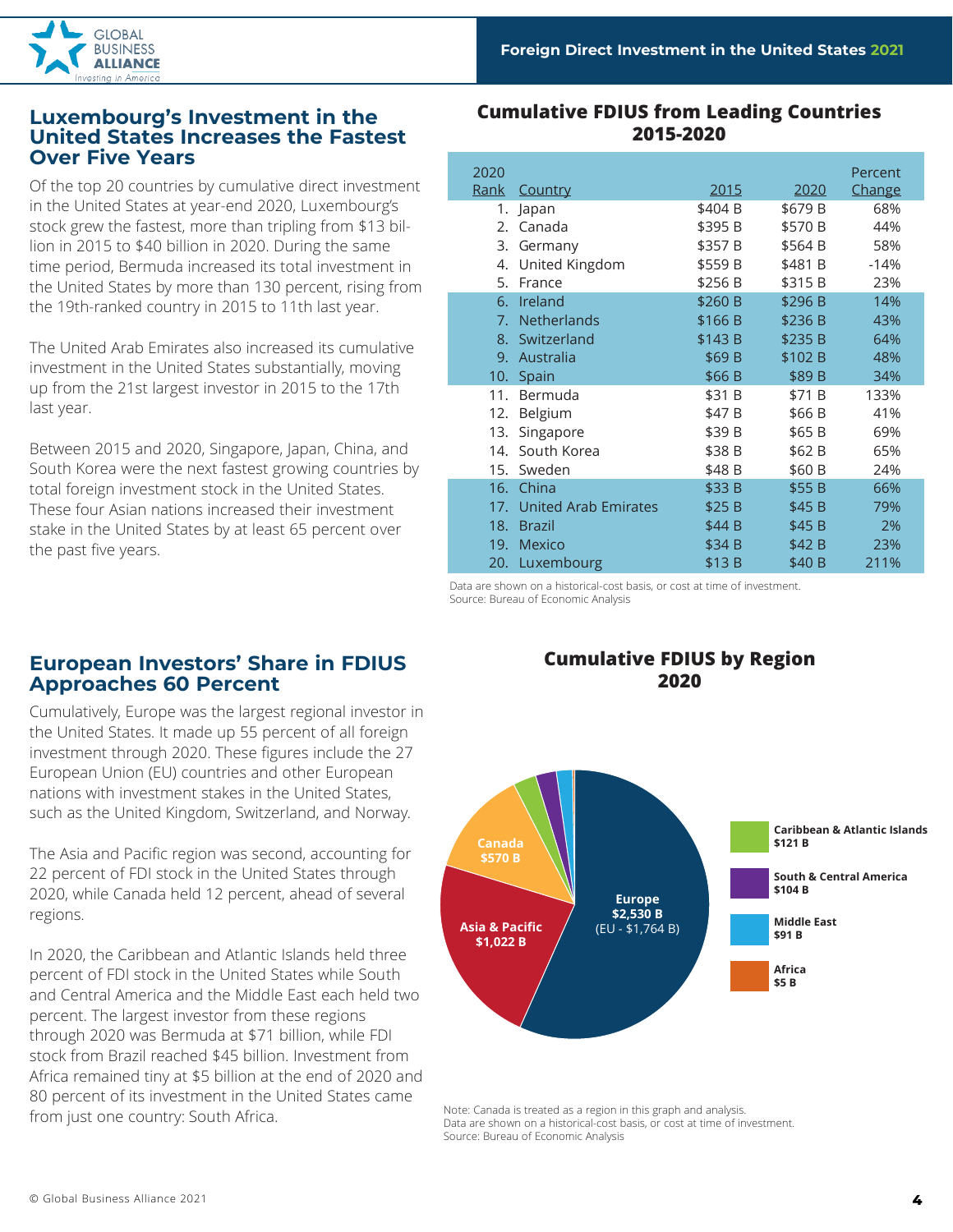

#### **2015-2020 China Is Largest U.S. Investor Among BRICS in 2020**

The big emerging economies of Brazil, Russia, India, China, and South Africa are known collectively as BRICS. Despite the size of their economies, combined BRICS' investment registered just three percent of all foreign investment stock in the United States at the end of 2020; as a group, its investment increased 25 percent from 2015. China ranked as the largest BRICS investor with \$55 billion through 2020. It was also the fastest growing country by investment in the United States, expanding more than 65 percent between 2015 and 2020. Brazil was the second largest investor in the group, valued at \$45 billion last year.

At \$13 billion through 2020, India was the third largest BRICS investor in the United States. South Africa's cumulative investment registered \$4 billion by last year.

In contrast, Russia's cumulative investment in the United States dropped to less than \$4 billion in 2020, declining 14 percent over the past five years.

## **Cumulative FDIUS from BRICS**



Data are shown on a historical-cost basis, or cost at time of investment. Source: Bureau of Economic Analysis

#### **Manufacturing Accounts for 40 Percent of Inward Investment**

International companies are attracted to all sectors of the U.S. economy. At nearly \$1.9 trillion in 2020, manufacturing accounted for 40 percent of total foreign direct investment stock. Because the United States has the world's largest and most liquid financial markets, international companies, on a cumulative basis, have invested heavily in the U.S. finance and insurance industries, at \$565 billion by year-end 2020.

Wholesale trade accounted for 11 percent of total foreign direct investment at the end of 2020. The information sector received nearly one-quarter trillion dollars in cumulative foreign direct investment through 2020, followed by banking. Professional, scientific, and technical services received more than \$200 billion in foreign direct investment through last year, while international companies invested \$162 billion in the real estate and leasing sector. Retail received nearly \$150 billion.

#### **Cumulative FDIUS by Industry 2020**

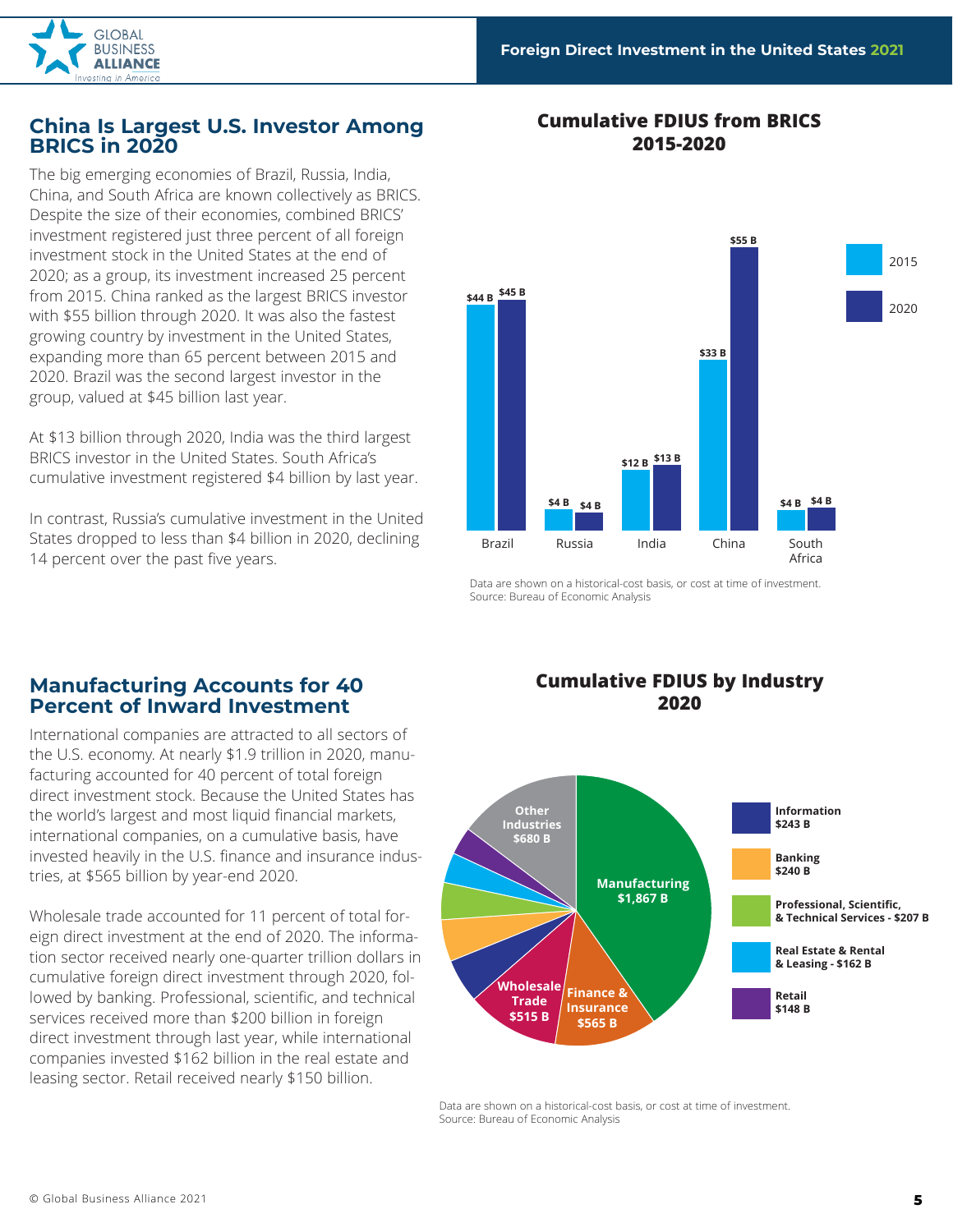

**GLOBAL BUSINESS ALLIANCE** 

#### **Retail Trade Is Fastest-Growing Industry Segment**

Of the largest industries, cumulative foreign investment in America's retail trade sector grew the fastest, at nearly 130 percent to \$148 billion in 2020 from \$65 billion in 2015. Cumulative FDIUS in the real estate and rental and leasing sector also climbed by more than 120 percent during the same time.

FDI stock in information rose 44 percent over the past five years, pushing it higher than cumulative FDIUS in banking. Investment in wholesale trade grew by nearly 40 percent, making it the fourth fastest growing sector, with investment surpassing one-half trillion dollars in 2020.

Total inward foreign direct investment rose 37 percent in manufacturing, by far the largest sector.

#### Retail Information Banking Professional, Scientific, & Technical Services Wholesale Trade Finance & Insurance Manufacturing 2015 2020 Real Estate & Rental & Leasing **\$168 B \$243 B \$194 B \$240 B \$159 B \$207 B \$72 B \$162 B \$65 B \$148 B \$1,360 B \$1,867 B \$444 B \$565 B \$370 B \$515 B**

#### **Cumulative FDIUS by Industry 2015-2020**

Data are shown on a historical-cost basis, or cost at time of investment. Source: Bureau of Economic Analysis

#### **Chemicals Sector Represents More than 40 Percent of Manufacturing FDIUS**

International firms invested heavily in the U.S. manufacturing sector. Chemicals garnered \$775 billion in total FDI stock by the end of 2020, representing 42 percent of all foreign investment in domestic manufacturing. International companies spend billions annually in the U.S. chemicals industry because it boasts a highly educated workforce, world-class research centers, strong intellectual property protections, and a robust regulatory system. Seventy percent of all FDI stock in U.S. chemicals was in pharmaceuticals and medicines.

Foreign investment in transportation equipment, mostly in autos and auto parts manufacturing, totaled \$155 billion through the end of last year. Multinational companies invested more than \$135 billion in the U.S. computers and electronic products sector by year-end 2020. Food and medical equipment ranked fourth and fifth, respectively, each at about \$110 billion last year.

International investment in the U.S. machinery and beverages and tobacco industries each totaled more than \$100 billion through 2020.

#### **Cumulative FDIUS in Manufacturing 2020**

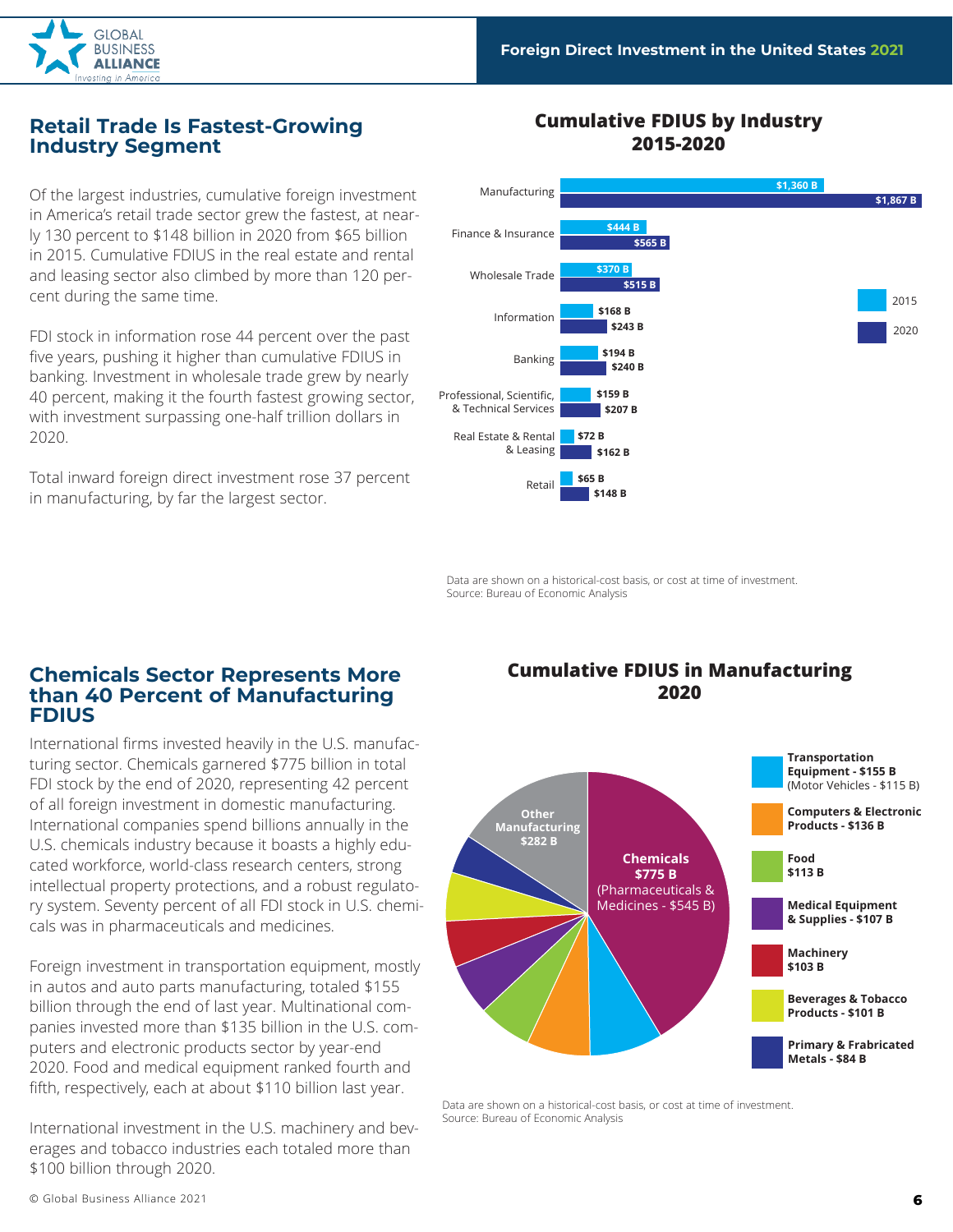

#### **Medical Equipment Is Fastest-Growing Manufacturing Sector by Cumulative FDIUS**

Total foreign direct investment in America's medical equipment and supplies manufacturing sector more than quadrupled between 2015 and 2020 to \$107 billion, the fastest rate of growth of the largest manufacturing sectors.

International firms increased their investment in computers and electronic products by nearly 150 percent. The third-fastest growing manufacturing sector by FDIUS was beverages and tobacco products, which jumped more than 80 percent between 2015 and 2020 to \$101 billion. Beverages make up the vast majority of this segment.

International investment in the U.S. chemicals industry increased by 34 percent over the past five years. It is also the largest domestic manufacturing sector by foreign investment.

#### **Cumulative FDIUS by Selected Manufacturing Sectors,\* 2015-2020**



Data are shown on a historical-cost basis, or cost at time of investment. \*Only manufacturing sectors with at least \$80 billion in 2020 cumulative FDIUS are shown.

Source: Bureau of Economic Analysis

#### **FDIUS in Semiconductors Manufacturing Nearly Quadruples**

International investment in the U.S. semiconductors and other electronic components sector has seen explosive growth over the past five years at 275 percent. Semiconductors play an integral role in all aspects of modern life as they operate as the computing brains not only for computers, but also for household appliances, medical devices, automobiles, and many other industries.

Foreign-headquartered semiconductor companies' recent investments in the United States has translated into nearly 58,000 well-compensated American jobs.

International investments in this crucial U.S. industry show no signs of slowing down. As just one example, Taiwan Semiconductor Manufacturing Company (TSMC) recently announced plans to build a \$12 billion semiconductor plant in Arizona with a production start date of

#### **Cumulative FDIUS in Semiconductors Manufacturing, 2015-2020**

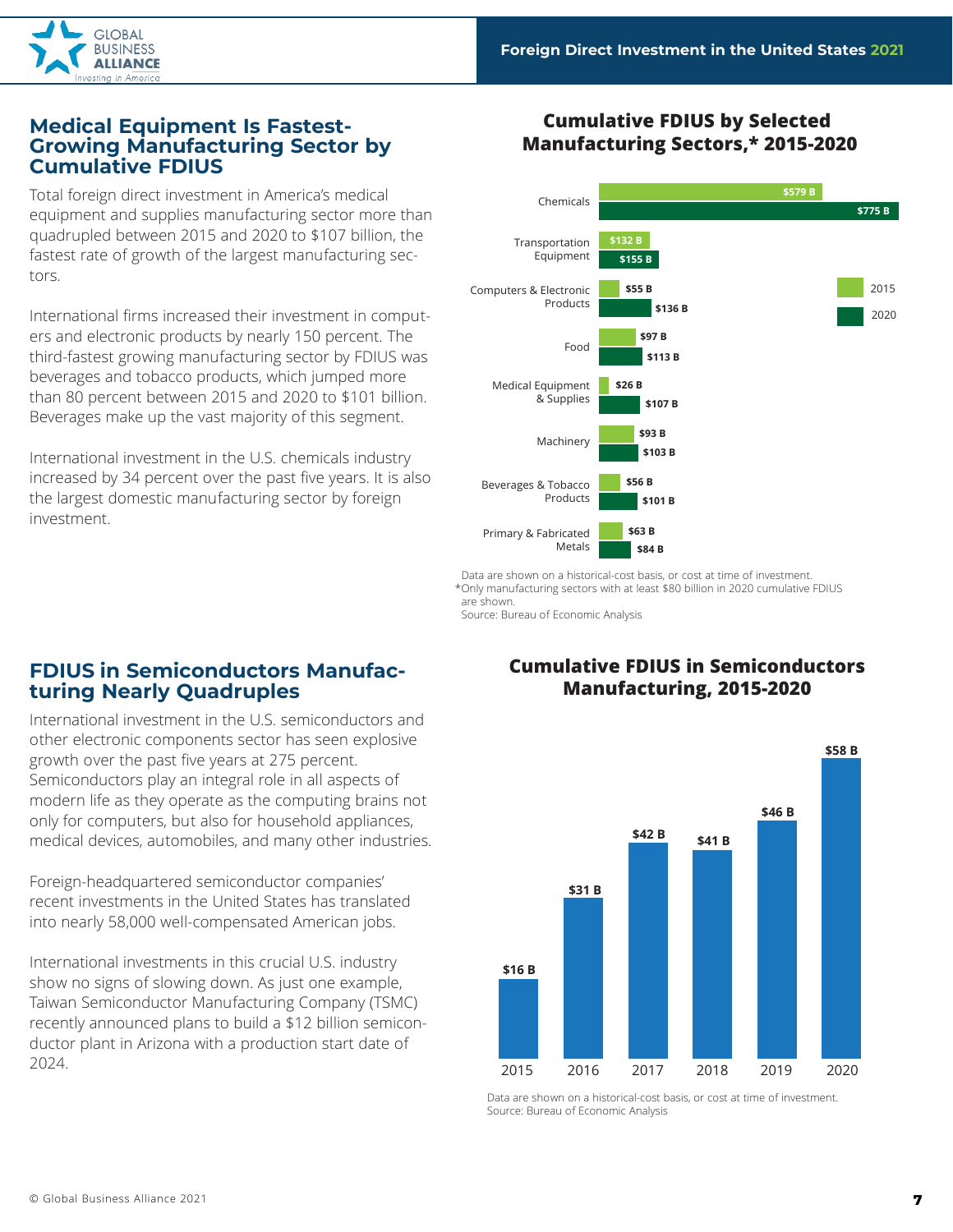

#### **Cumulative FDIUS Position by Country of Ultimate Beneficial Owner**

**2015-2020**

|                                       | (millions of dollars) |             |             |             |             |             |           |  |  |
|---------------------------------------|-----------------------|-------------|-------------|-------------|-------------|-------------|-----------|--|--|
|                                       | 2015                  | 2016        | 2017        | 2018        | 2019        | 2020        | 2015-2020 |  |  |
|                                       |                       |             |             |             |             |             |           |  |  |
| <b>Europe</b>                         | \$2,023,553           | \$2,099,972 | \$2,250,064 | \$2,449,723 | \$2,483,997 | \$2,529,907 | 25%       |  |  |
| Austria                               | \$3,181               | \$3,507     | \$11,527    | \$12,792    | \$13,548    | \$17,184    | 440%      |  |  |
| Belgium                               | \$47,192              | \$76,496    | \$54,925    | \$61,382    | \$63,575    | \$66,434    | 41%       |  |  |
| Denmark                               | \$14,534              | \$18,375    | \$18,464    | \$20,435    | \$24,036    | \$31,491    | 117%      |  |  |
| Finland                               | \$8,750               | \$8,203     | \$8,946     | \$9,774     | \$9,846     | \$10,046    | 15%       |  |  |
| France                                | \$255,524             | \$264,026   | \$276,789   | \$279,068   | \$295,743   | \$314,979   | 23%       |  |  |
| Germany                               | \$356,982             | \$347,963   | \$394,396   | \$470,806   | \$496,984   | \$564,294   | 58%       |  |  |
| Greece                                | \$978                 | \$1,055     | \$1,667     | \$1,680     | \$1,743     | \$1,788     | 83%       |  |  |
| Ireland                               | \$260,047             | \$234,899   | \$275,664   | \$351,891   | \$379,474   | \$296,425   | 14%       |  |  |
| Italy                                 | \$34,425              | \$34,583    | \$30,371    | \$33,286    | \$37,110    | \$37,871    | 10%       |  |  |
| Luxembourg                            | \$12,728              | \$28,851    | \$30,730    | \$32,519    | \$33,567    | \$39,609    | 211%      |  |  |
| Netherlands                           | \$165,597             | \$169,633   | \$197,696   | \$205,459   | \$216,015   | \$236,298   | 43%       |  |  |
|                                       |                       |             |             |             |             |             | 5%        |  |  |
| Norway                                | \$29,477              | \$25,848    | \$35,000    | \$37,561    | \$35,120    | \$31,059    |           |  |  |
| Russia                                | \$4,111               | \$4,265     | \$3,903     | \$3,686     | \$3,579     | \$3,521     | $-14%$    |  |  |
| Spain                                 | \$66,106              | \$70,766    | \$83,196    | \$88,354    | \$90,534    | \$88,660    | 34%       |  |  |
| Sweden                                | \$48,137              | \$53,132    | \$49,060    | \$49,813    | \$54,302    | \$59,609    | 24%       |  |  |
| Switzerland                           | \$143,403             | \$158,672   | \$157,245   | \$190,531   | \$210,025   | \$235,311   | 64%       |  |  |
| Turkey                                | \$1,969               | \$2,147     | \$2,327     | \$2,548     | \$2,623     | \$2,539     | 29%       |  |  |
| United Kingdom                        | \$558,931             | \$587,407   | \$608,289   | \$586,094   | \$504,189   | \$480,787   | $-14%$    |  |  |
| <b>Asia and Pacific</b>               | \$623,217             | \$719,135   | \$844,134   | \$827,097   | \$990,348   | \$1,021,517 | 64%       |  |  |
| Australia                             | \$68,733              | \$73,526    | \$80,891    | \$78,788    | \$93,451    | \$101,594   | 48%       |  |  |
| China                                 | \$33,050              | \$54,393    | \$63,220    | \$51,599    | \$53,708    | \$54,868    | 66%       |  |  |
| Hong Kong                             | \$14,567              | \$15,167    | \$16,166    | \$17,321    | \$18,627    | \$18,337    | 26%       |  |  |
| India                                 | \$11,647              | \$8,445     | \$6,669     | \$6,274     | \$12,755    | \$12,698    | 9%        |  |  |
|                                       |                       |             |             |             |             |             |           |  |  |
| Japan                                 | \$404,081             | \$431,555   | \$498,893   | \$522,315   | \$663,400   | \$679,000   | 68%       |  |  |
| New Zealand                           | \$509                 | \$356       | \$2,234     | \$3,152     | \$3,585     | \$3,397     | 567%      |  |  |
| Singapore                             | \$38,573              | \$77,885    | \$98,412    | \$64,658    | \$65,428    | \$65,207    | 69%       |  |  |
| South Korea                           | \$37,837              | \$41,129    | \$54,109    | \$56,783    | \$54,778    | \$62,401    | 65%       |  |  |
| Taiwan                                | \$10,249              | \$10,867    | \$16,841    | \$18,986    | \$17,763    | \$19,687    | 92%       |  |  |
| Thailand                              | \$514                 | \$2,132     | \$2,349     | \$2,253     | \$1,847     | \$1,809     | 252%      |  |  |
|                                       |                       |             |             |             |             |             |           |  |  |
| Canada                                | \$394,814             | \$422,956   | \$493,193   | \$534,800   | \$563,611   | \$569,788   | 44%       |  |  |
| <b>Caribbean and Atlantic Islands</b> | \$65,365              | \$65,109    | \$75,322    | \$88,996    | \$111,720   | \$120,781   | 85%       |  |  |
| Bermuda                               | \$30,555              | \$36,191    | \$34,443    | \$44,203    | \$63,894    | \$71,103    | 133%      |  |  |
| U.K. Islands, Caribbean               | \$11,559              | (D)         | \$21,306    | \$25,400    | \$27,181    | \$28,633    | 148%      |  |  |
| <b>South and Central America</b>      | \$94,092              | \$79,598    | \$100,094   | \$103,655   | \$105,523   | \$104,051   | 11%       |  |  |
| Argentina                             | \$5,134               | \$4,936     | \$4,965     | \$5,406     | \$5,799     | \$5,659     | 10%       |  |  |
| <b>Brazil</b>                         | \$43,662              | \$31,266    | \$48,617    | \$47,461    | \$48,319    | \$44,676    | 2%        |  |  |
| Chile                                 | \$2,394               | \$2,545     | \$2,434     | \$3,169     | \$3,572     | \$3,807     | 59%       |  |  |
| Colombia                              | \$2,443               | \$2,428     | \$2,574     | \$3,223     | \$4,066     | \$4,080     | 67%       |  |  |
| Mexico                                | \$34,390              | \$34,967    | \$37,715    | \$40,493    | \$39,661    | \$42,129    | 23%       |  |  |
| Venezuela                             | \$4,558               | \$1,830     | \$1,899     | \$1,886     | \$1,934     | \$1,671     | $-63%$    |  |  |
| <b>Middle East</b>                    | \$65,601              | \$99,662    | \$90,024    | \$91,595    | \$89,314    | \$91,071    | 39%       |  |  |
| Israel                                |                       | \$56,198    | \$39,063    | \$37,939    | \$33,811    | \$29,181    | 17%       |  |  |
|                                       | \$24,923              |             |             |             |             |             |           |  |  |
| Kuwait                                | \$808                 | \$1,704     | \$1,509     | \$1,674     | \$1,593     | \$1,563     | 93%       |  |  |
| Qatar                                 | \$2,784               | \$2,988     | \$3,109     | \$2,619     | \$3,561     | \$3,854     | 38%       |  |  |
| Saudi Arabia                          | \$11,497              | \$12,953    | \$14,814    | \$15,112    | \$14,017    | \$10,655    | $-7%$     |  |  |
| United Arab Emirates                  | \$24,978              | \$24,904    | \$30,463    | \$33,350    | \$35,220    | \$44,725    | 79%       |  |  |
| <b>Africa</b>                         | \$4,470               | \$4,484     | \$4,995     | \$5,184     | \$5,059     | \$5,477     | 23%       |  |  |
| South Africa                          | \$3,934               | \$3,880     | \$4,037     | \$4,225     | \$4,051     | \$4,443     | 13%       |  |  |
| <b>Other Areas</b>                    |                       |             |             |             |             |             |           |  |  |
| BRICS*                                | \$96,404              | \$102,249   | \$126,446   | \$113,245   | \$122,412   | \$120,206   | 25%       |  |  |
| European Union (27)**                 | \$1,274,299           | \$1,311,566 | \$1,433,417 | \$1,616,896 | \$1,715,686 | \$1,763,669 | 38%       |  |  |

D Suppressed to avoid disclosure of individual companies.

\*BRICS countries are Brazil, Russia, India, China, and South Africa. \*\*Does note include the United Kingdom. Source: Bureau of Economic Analysis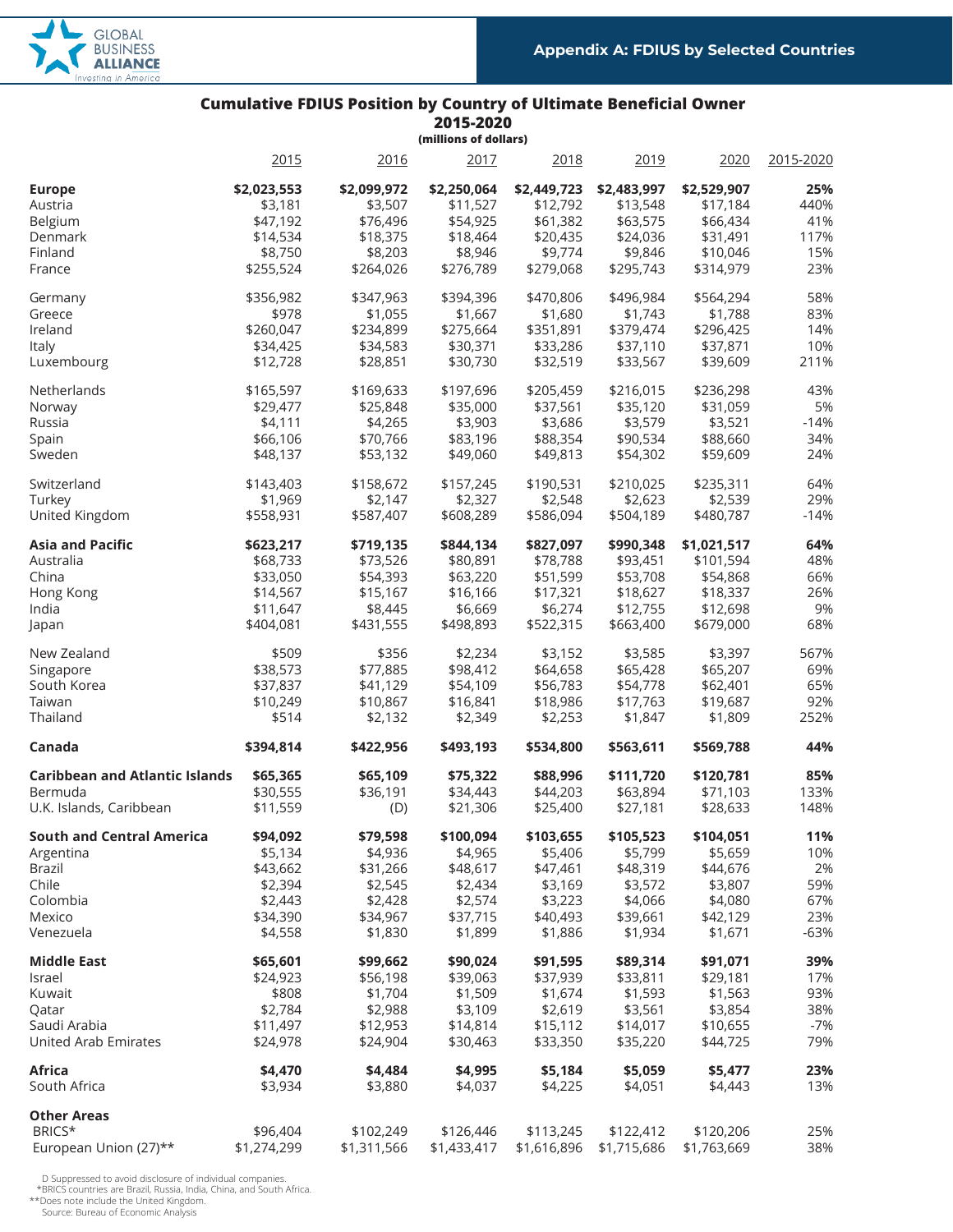

#### **Cumulative FDIUS by Industry of U.S. Affiliate 2015-2020**

**(millions of dollars)**

|                                                         | 2015                  | 2016                    | 2017        | 2018                  | 2019                    |                       | 2020 2015-2020 |
|---------------------------------------------------------|-----------------------|-------------------------|-------------|-----------------------|-------------------------|-----------------------|----------------|
| <b>Manufacturing</b>                                    |                       | \$1,359,812 \$1,476,461 | \$1,595,788 |                       | \$1,719,274 \$1,805,020 | \$1,866,756           | 37%            |
| Beverages & tobacco products                            | \$56,000              | \$62,547                | \$67,149    | \$96,355              | \$98,323                | \$101,451             | 81%            |
| Chemicals                                               | \$578,830             | \$641,834               | \$635,661   | \$705,532             | \$738,636               | \$775,448             | 34%            |
| <b>Basic chemicals</b>                                  | \$61,807              | \$112,626               | \$95,724    | \$100,723             | \$103,733               | \$103,231             | 67%            |
| Pharmaceuticals & medicines                             | \$447,164             | \$458,072               | \$439,185   | \$495,795             | \$510,421               | \$545,455             | 22%            |
| Soap, cleaning compounds, & toilet preparations         | \$20,602              | \$21,547                | \$54,225    | \$58,218              | \$63,569                | \$64,143              | 211%           |
| Computers & electronic products                         | \$54,743              | \$95,082                | \$106,636   | \$115,449             | \$119,719               | \$135,876             | 148%           |
| Navigational, measuring, & other instruments            | \$24,818              | \$38,137                | \$39,912    | \$44,144              | \$45,526                | \$46,588              | 88%            |
| Semiconductors & other electronic components            | \$15,542              | \$31,180                | \$41,834    | \$40,503              | \$46,266                | \$58,337              | 275%           |
| Electrical equipment, appliances, & components          | \$40,175              | \$41,757                | \$41,404    | \$56,144              | \$63,492                | \$65,339              | 63%            |
| Food                                                    | \$97,111              | \$70,241                | \$103,617   | \$110,666             | \$114,773               | \$112,510             | 16%            |
| Machinery                                               | \$92,754              | \$96,192                | \$112,205   | \$103,054             | \$98,283                | \$103,382             | 11%            |
| Medical equipment & supplies                            | \$25,940              | \$37,110                | \$90,970    | \$91,887              | \$103,870               | \$107,181             | 313%           |
| Nonmetallic mineral products                            | \$59,658              | \$59,031                | \$60,609    | \$66,464              | \$70,974                | \$76,714              | 29%            |
| Cement & concrete products                              | \$45,808              | \$46,139                | \$45,035    | \$49,304              | \$49,308                | \$51,012              | 11%            |
| Petroleum & coal products                               | \$94,012              | \$105,979               | \$104,393   | \$82,310              | \$76,801                | \$52,790              | $-44%$         |
| Plastics & rubber products                              | \$35,769              | \$40,808                | \$43,220    | \$42,331              | \$52,421                | \$53,321              | 49%            |
| Primary & fabricated metals<br>Transportation equipment | \$63,422<br>\$131,842 | \$55,700<br>\$137,494   | \$66,436    | \$71,868<br>\$136,869 | \$78,540                | \$83,843<br>\$155,341 | 32%<br>18%     |
|                                                         |                       |                         | \$128,352   |                       | \$149,471               |                       |                |
| Motor vehicles, bodies & trailers, & parts              | \$99,678              | \$109,429               | \$99,856    | \$105,107             | \$112,899               | \$115,496             | 16%            |
| <b>Finance &amp; insurance</b>                          | \$444,014             | \$435,127               | \$470,656   | \$467,449             | \$514,625               | \$564,555             | 27%            |
| Finance, except depository institutions                 | \$246,329             | \$238,222               | \$260,551   | \$263,472             | \$289,116               | \$315,469             | 28%            |
| Insurance carriers & related activities                 | \$197,685             | \$196,905               | \$210,106   | \$203,977             | \$225,509               | \$249,086             | 26%            |
| <b>Wholesale trade</b>                                  | \$369,535             | \$365,373               | \$432,749   | \$447,112             | \$475,509               | \$515,010             | 39%            |
| Chemical & allied products                              | \$7,249               | \$23,463                | \$26,524    | \$26,374              | \$28,945                | \$31,963              | 341%           |
| Drugs & druggists' sundries                             | \$52,546              | \$38,096                | \$25,315    | \$26,324              | \$31,679                | \$37,448              | $-29%$         |
| Electrical goods                                        | \$57,254              | \$47,991                | \$76,258    | \$86,382              | \$93,340                | \$114,234             | 100%           |
| Motor vehicles & motor vehicle parts & supplies         | \$63,227              | \$62,304                | \$59,854    | \$61,537              | \$63,651                | \$70,757              | 12%            |
| Petroleum & petroleum products                          | \$65,882              | \$53,582                | \$82,923    | \$79,937              | \$77,557                | \$69,785              | 6%             |
| Professional & commercial equipment & supplies          | \$28,562              | \$32,381                | \$44,634    | \$44,504              | \$45,669                | \$48,419              | 70%            |
| <b>Information</b>                                      | \$168,281             | \$171,474               | \$197,266   | \$208,932             | \$216,525               | \$243,163             | 44%            |
| Motion picture & sound recording industries             | \$22,411              | \$26,298                | \$28,983    | \$34,642              | \$35,269                | \$34,870              | 56%            |
| Publishing industries                                   | \$29,545              | \$27,125                | \$41,058    | \$42,871              | \$50,699                | \$51,708              | 75%            |
| Telecommunications                                      | \$75,684              | \$74,339                | \$78,555    | \$80,662              | \$82,207                | \$100,354             | 33%            |
| <b>Depository institutions (banking)</b>                | \$193,896             | \$204,455               | \$209,485   | \$226,657             | \$230,844               | \$239,567             | 24%            |
| Banks                                                   | \$130,923             | \$152,226               | \$151,499   | \$162,603             | \$164,742               | \$169,769             | 30%            |
| Branches & agencies                                     | \$62,973              | \$52,229                | \$57,986    | \$64,054              | \$66,102                | \$69,798              | 11%            |
|                                                         |                       |                         |             |                       |                         |                       |                |
| Professional, scientific, & technical services          | \$159,044             | \$184,230               | \$193,718   | \$182,920             | \$204,368               | \$207,238             | 30%            |
| Advertising & related services                          | (D)                   | \$32,491                | (D)         | (D)                   | \$31,458                | \$31,345              | N/A            |
| Computer systems design & related services              | \$62,787              | \$65,597                | \$66,014    | \$80,383              | \$87,455                | \$87,402              | 39%            |
| Management, scientific, & technical consulting          | \$34,507              | \$20,786                | \$26,125    | \$35,296              | \$45,536                | \$46,692              | 35%            |
| Real estate & rental & leasing                          | \$72,452              | \$99,340                | \$136,172   | \$156,992             | \$161,948               | \$161,889             | 123%           |
| Real estate                                             | \$52,755              | \$74,839                | \$90,944    | \$116,771             | \$124,453               | \$133,926             | 154%           |
| <b>Retail trade</b>                                     | \$64,610              | \$70,078                | \$81,837    | \$136,206             | \$141,790               | \$147,906             | 129%           |
| Food & beverage stores                                  | \$28,497              | \$29,529                | \$37,274    | \$36,330              | \$39,717                | \$43,512              | 53%            |
| Health & personal care stores                           | \$7,913               | \$10,671                | \$11,105    | \$61,715              | \$61,786                | \$62,337              | 688%           |
| <b>Other industries</b>                                 | \$523,263             | \$555,270               | \$634,644   | \$634,441             | \$688,626               | \$680,369             | 30%            |
| Accommodation & food services                           | \$17,766              | \$22,388                | \$30,197    | \$25,817              | \$27,659                | \$28,060              | 58%            |
| Administration, support, & waste management             | \$31,925              | \$35,753                | \$31,568    | \$33,023              | \$34,659                | \$36,290              | 14%            |
| Construction                                            | \$23,178              | \$25,807                | \$30,818    | \$29,532              | \$41,568                | \$40,711              | 76%            |
| Holding companies (nonbank)                             | \$174,971             | \$189,399               | \$229,593   | \$227,773             | \$238,333               | \$241,305             | 38%            |
| Mining                                                  | \$117,142             | \$93,054                | \$101,822   | \$97,982              | \$105,050               | \$89,361              | $-24%$         |
| Transportation & warehousing                            | \$70,394              | \$85,969                | \$94,948    | \$94,693              | \$98,867                | \$97,867              | 39%            |
| Utilities                                               | \$62,878              | \$75,369                | \$88,600    | \$95,707              | \$110,500               | \$115,692             | 84%            |
| Addendum:                                               |                       |                         |             |                       |                         |                       |                |
| Petroleum*                                              | \$260,158             | \$253,851               | \$295,935   | \$259,770             | \$263,708               | \$216,203             | $-17%$         |
|                                                         |                       |                         |             |                       |                         |                       |                |

D Suppressed to avoid disclosure of individual companies.<br>\*Petroleum consists of oil and gas extraction; support activities for oil and gas extraction; petroleum and coal products manufacturing; petroleum and petroleum pro